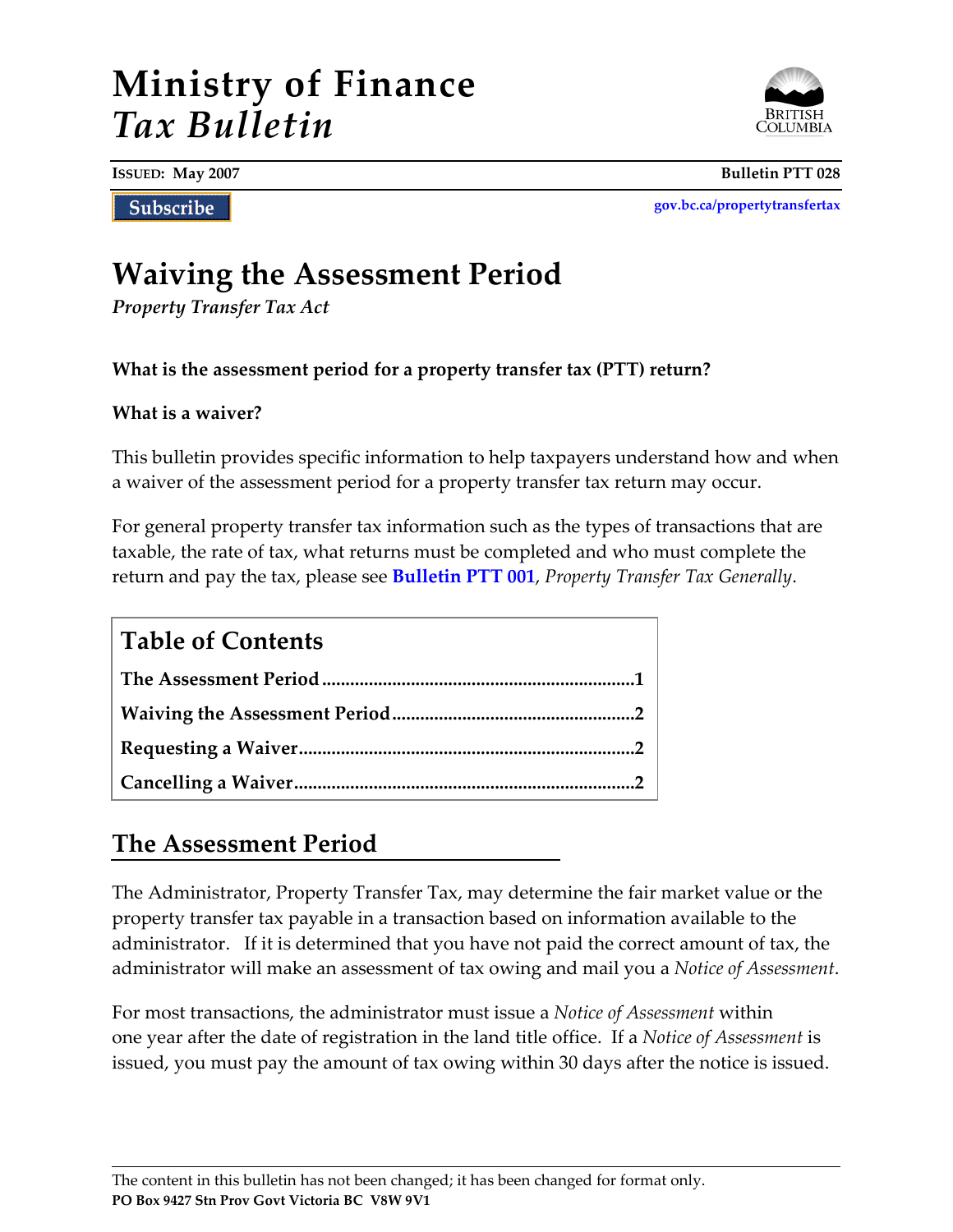### **Waiving the Assessment Period**

You can voluntarily extend the assessment period in connection with a transaction by requesting a waiver. If you request a waiver, you agree to give up your right to the time limit for issuing a *Notice of Assessment.*

You may wish to request a waiver if, for example, specific information requested by the ministry is missing or incomplete. A waiver would provide you with more time to gather the required information without accumulating interest.

#### **Requesting a Waiver**

You can request a waiver by writing to the administrator at the following address:

Property Transfer Tax PO Box 9427 Stn Prov Govt Victoria BC V8W 9V1

Your request must:

- provide your name, address and account number,
- be signed by you or your authorized representative, and
- be filed with the administrator before a *Notice of Assessment* has been issued.

Your request must be approved by the ministry before the waiver takes effect.

If a waiver is approved, it continues to be effective for six months after you file a request to cancel the waiver. The administrator may assess tax and issue a *Notice of Assessment* at any time during the period in which the waiver is in effect.

#### **Cancelling a Waiver**

You can request a cancellation of the waiver by writing to the administrator. The cancellation will take effect six months after the date you file the request.

You cannot cancel a cancellation request after it is filed, however, you can request a new waiver at any time before the cancellation of the original waiver takes effect.